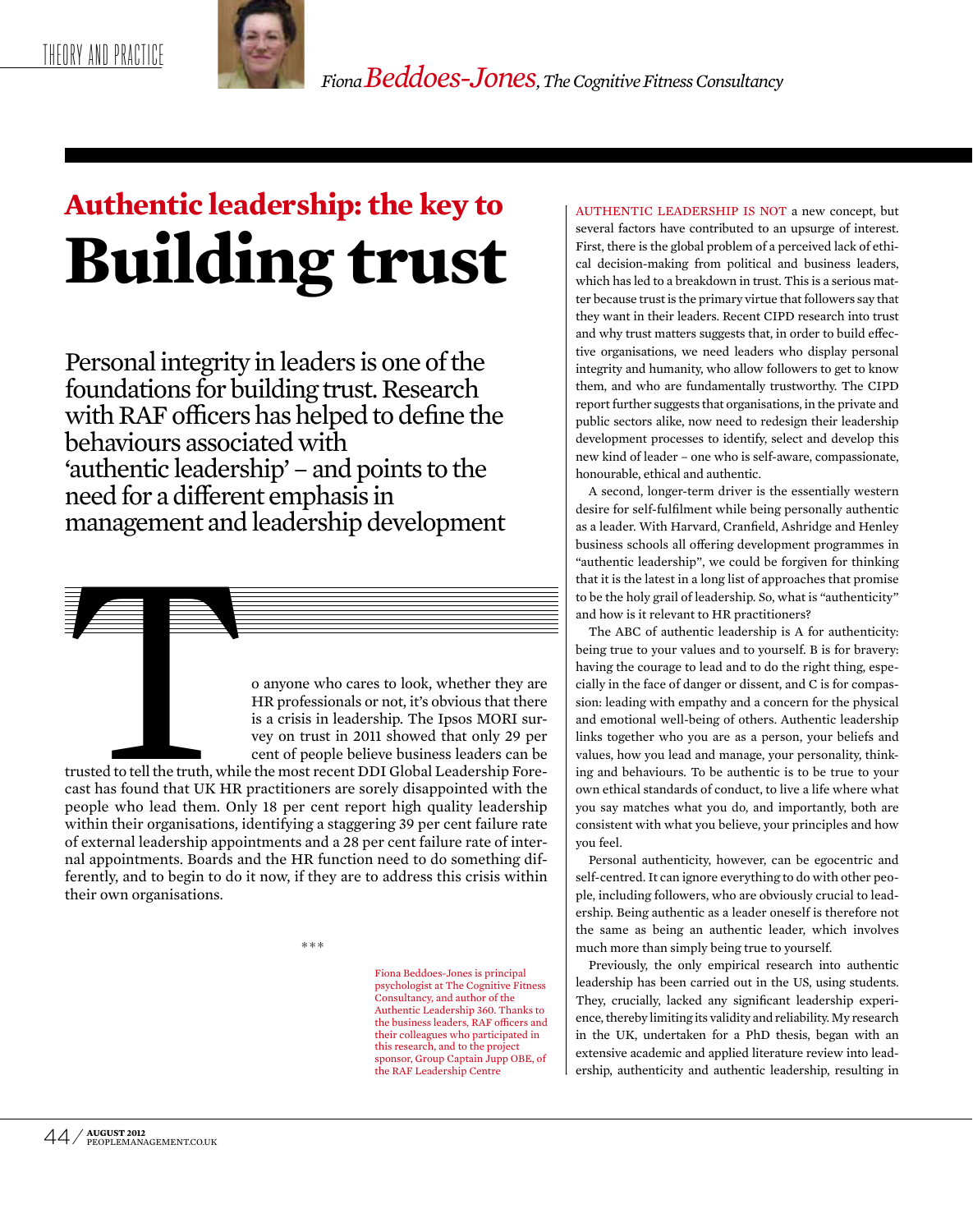

#### CHART 1

## **• The cognitive and behavioural aspects of authentic leadership – a new model**

the development of a new model of authentic leadership (*see Chart 1, above*). This theoretical model has four factors, linking the cognitive elements of self-awareness with the behavioural elements of self-regulation, and a leader's ethical thinking (which I call moral virtue) with actual behaviours (moral actions). It therefore links the psychological aspects of leadership with its philosophical ones; a useful distinction that many leadership development initiatives fail to make.

# **Three pillars of authentic leadership**

TO TEST THIS FOUR-FACTOR MODEL empirically, 150 item statements were generated and reviewed by an expert panel of psychologists, leaders, leadership development consultants and academics. As a result, some items were deleted and others added, resulting in a final item bank of 100 questions; 25 for each factor. These were piloted, in a self-report format, on a business leader population sample of 140 people who were either CIPD professionals or members of the UK Institute of Directors. In the final study – using a 360-degree feedback design, which mitigates the tendency for leaders to over-estimate their performance and capabilities – 54 senior RAF officers, with a mean average of 19 years' service, were rated by their superior officers, subordinates and peers, making an RAF research population sample of 380 in total.



In both the pilot business sample and the RAF officer research, an identical factor structure emerged, suggesting that the model and the 360-degree questionnaire could be generalised across leadership populations. Empirically, three components of authentic leadership – not four – became evident: self-awareness, self-regulation and ethics. It seems that, statistically at least, followers don't make a distinction between the ethical and moral thinking that drives a leader's ethical decision-making (their rhetoric) and what they do in practice. In other words, a leader is judged equally by what they say and what they do. Crucially, these must match, or a leader will not be trusted. Qualitative, written feedback from colleagues and subordinates found that followers evaluate a leader on their levels of consistency.

Each of the three "pillars" of authentic leadership comprises a number of cognitive, behavioural and emotional elements, which are displayed to a greater or lesser extent by all leaders (*see below, and Chart 2, overleaf*). Leaders who are more authentic display more of these pro-social, appropriate attributes of "good" leadership, more of the time; and have better quality relationships with colleagues and followers than less authentic leaders do. In this sense, authentic leadership is "relational" rather than transactional, transformational or driven by an underpinning philosophy of power or control as some other leadership approaches are.

Self-awareness includes an understanding of our own beliefs, values, thinking processes, emotions, bounda-  $\gg$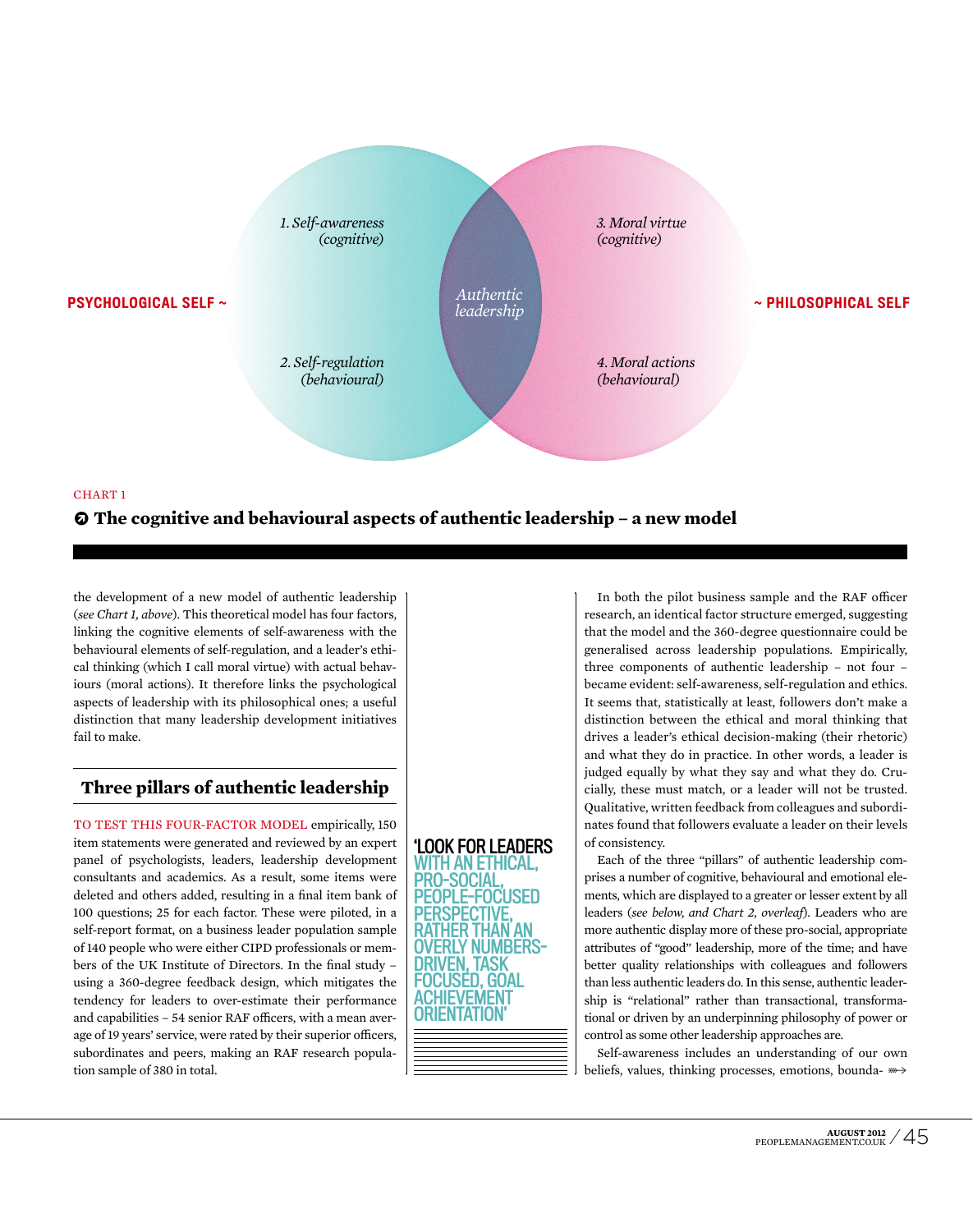

## **• Three pillars of authentic leadership** CHART 2

ries, strengths and weaknesses. It encompasses an appreciation of the influence that we have over others, such as the impact that our moods, behaviours, thoughts and language have on followers and colleagues. It also incorporates a leader's understanding of the motivations, emotions, thinking, beliefs, values and psychological make-up of others, at both an individual, personal level and also collectively at the strategic, organisational level. The degree of a leader's selfawareness seems to be a good predictor of the strength of their relationships with others.

Self-regulation embraces those elements of leadership concerned with self-management: a leader's focus, their self-discipline and their ability to be actively and deliberately in control of their thoughts, emotions and behaviours. It includes levels of tolerance and patience, how they manage their energy, and their physical, mental and emotional resilience. Unsurprisingly, perhaps because of the high levels of self-discipline and physical courage required from our military leaders, it was here that RAF officers scored most highly in the 360-degree feedback ratings from their superior officers, subordinates and peers.

Ethics incorporates ethical virtue (thinking) and ethical actions, which are the cognitive and behavioural elements of a leader's ethical orientation and are philosophical, rather than psychological, aspects of leadership. A leader's personal leadership philosophy, their professional integrity, honour, fairness and desire to do what's right, all reside here. Balanced by the necessary commercial concerns of the



sector they work within, authentic leaders have an ethos that is pro-social (geared to the good of the group as a whole) and people-focused. They have a desire to contribute. They also have the moral courage to speak up for what they believe in and to remain steadfast in the face of dissent or wrongdoing by others, to the extent that they will blow the whistle or leave an organisation that falls short of their high ethical standards.

The three pillars comprise many cognitive, emotional and behavioural elements that, taken together, make each leader authentic in his or her own way. Interestingly, authentic leadership is correlated with a number of positive organisational outcomes, of which trust is the most significant. The association between trust and authentic leadership is important because trustworthiness is the attribute that followers most seek in a leader. Moreover, high levels of trust also correlate with improved employee engagement and well-being, increased levels of creativity and problem solving, reduced employee turnover and greater productivity.

# **Embedding the behaviours**

so what might hr professionals do to encourage and support the strengthening of authentic leadership in their organisations? Here are some suggestions: